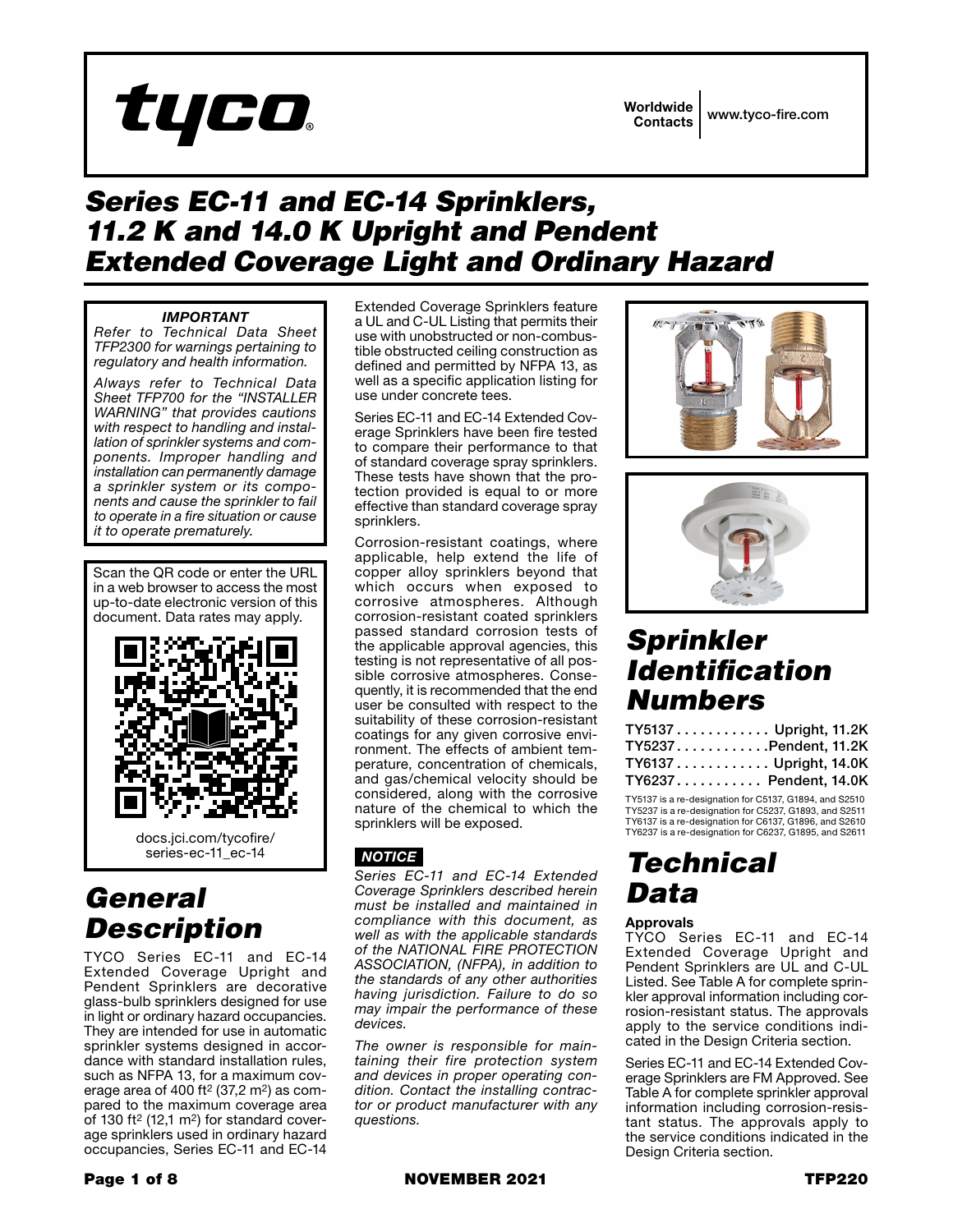

The Style 60 Two-Piece Flush Escutcheon shown in Figure 4 is UL Listed for use with the Series EC-11 and EC-14 Pendent Sprinklers.

### Maximum Working Pressure

175 psi (12,1 bar)

#### Pipe Thread Connection 3/4 in. NPT

#### Discharge Coefficients

K = 11.2 GPM/psi½ (161,3 LPM/bar½)  $K = 14.0 \text{ GPM}/p\sin^2(201.6 \text{ LPM}/bar^2)$ 

#### Temperature Ratings

See Table A

### Finish

Sprinkler: See Table A

Recessed or Flush Escutcheon: White-Coated, Chrome-Plated, and Brass-Plated

### Physical Characteristics

| FrameBronze                                  |  |
|----------------------------------------------|--|
|                                              |  |
| Sealing Assembly . Beryllium Nickel w/TEFLON |  |
|                                              |  |
| Compression Screw Bronze                     |  |
|                                              |  |

# *Operation*

The glass bulb contains a fluid that expands when exposed to heat. When the rated temperature is reached, the fluid expands sufficiently to shatter the glass bulb, which then allows the sprinkler to activate and flow water.

# *Design Criteria*

TYCO Series EC-11 and EC-14 Extended Coverage Upright and Pendent Sprinklers must only be installed in accordance with the applicable UL and C-UL Listing or FM Approval requirements as indicated below. Only Style 30 or 40 Recessed Escutcheons are to be used for recessed installation, as applicable. See Tables A, B, and C, for more information.

### UL and C-UL

- Listing Requirements 1. Series EC-11 and EC-14 Extended Coverage Sprinklers may be used for the coverage areas shown in Table D, based on maintaining the minimum specified flow rate as a function of coverage area and hazard group for all sprinklers in the design area.
- 2. Series EC-11 and EC-14 Extended Coverage Sprinklers are permitted to be used with unobstructed or non-combustible obstructed ceiling construction as defined and permitted by NFPA 13; for example:
	- Unobstructed, combustible or noncombustible, ceiling construction with a deflector to ceiling/roof deck distance of 1 to 12 in. (25 to 300 mm).
- Obstructed, non-combustible, ceiling construction with a deflector location below structural members of 1 to 6 in. (25 to 150 mm) and a maximum deflector to ceiling/roof deck distance of 22 in. (550 mm).
- 3. Series EC-11 and EC-14 Extended Coverage Sprinklers, specifically tested and listed for non-combustible obstructed construction, are permitted to be used within trusses or bar joists having non-combustible web members greater than 1 in. (25,4 mm) when applying the 4 times obstruction criteria rule defined under "Obstructions to Sprinkler Discharge Pattern Development".
- 4. To prevent cold soldering, the minimum allowable spacing between Series EC-11 and EC-14 Extended Coverage Sprinklers is 8 ft (2,4 m) for upright sprinklers and 9 ft (2,7 m) for pendent sprinklers.
- 5. Series EC-11 and EC-14 Extended Coverage Sprinklers are to be installed in accordance with all other requirements of NFPA 13 for extended coverage upright and pendent sprinklers; For example, obstructions to sprinkler discharge, obstructions to sprinkler pattern development, obstructions to prevent sprinkler discharge from reaching hazard and clearance to storage.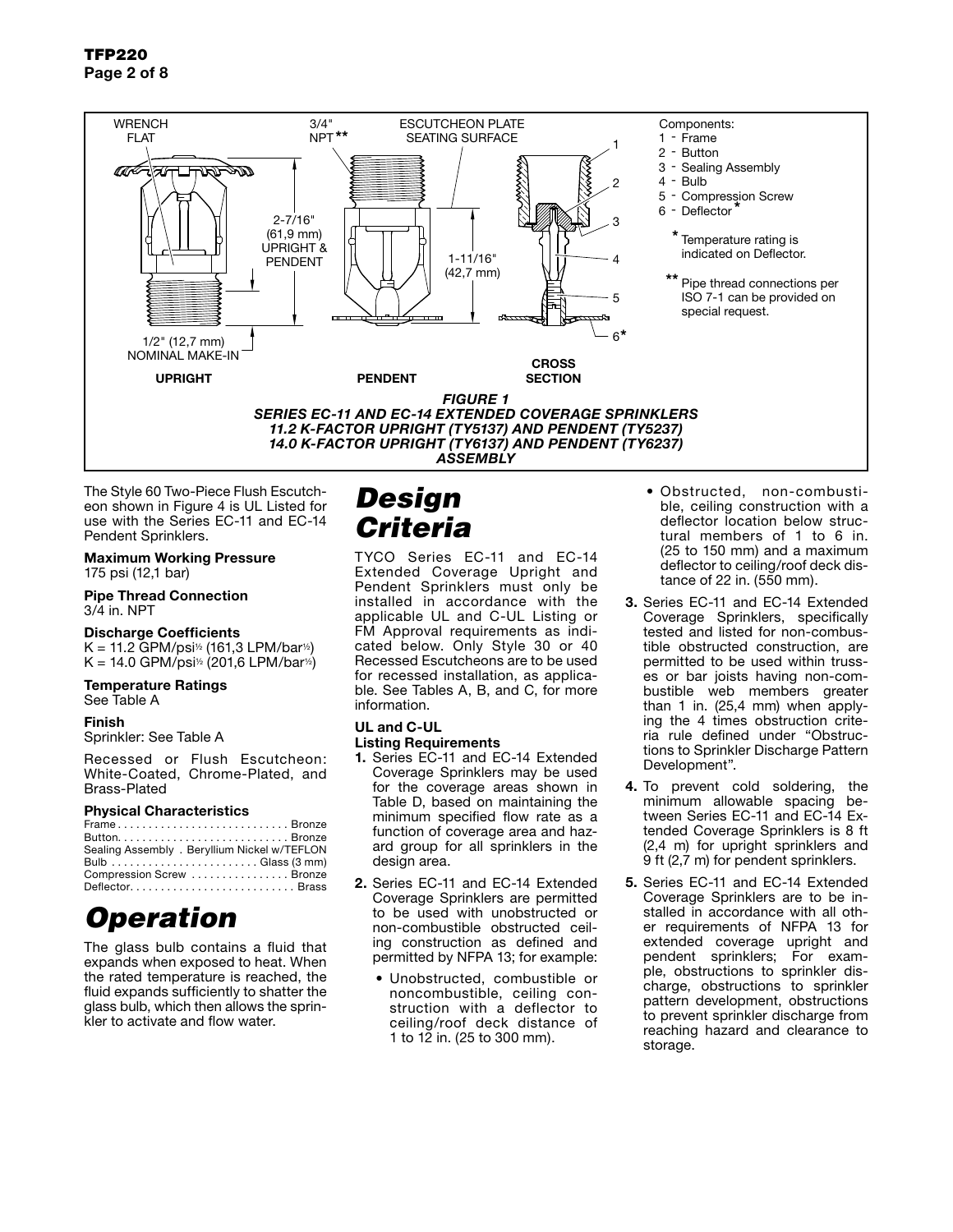|                                                                      |                                                                                      |                                   | <b>Bulb</b> | <b>Sprinkler Finish (See Note 5)</b> |                         |            |                |  |  |
|----------------------------------------------------------------------|--------------------------------------------------------------------------------------|-----------------------------------|-------------|--------------------------------------|-------------------------|------------|----------------|--|--|
| Hazard                                                               | <b>Type</b>                                                                          | <b>Temperature</b>                | Liquid      | <b>Natural</b><br><b>Brass</b>       | Chrome<br><b>Plated</b> | Polyester* | Lead<br>Coated |  |  |
|                                                                      |                                                                                      | 135°F (57°C)                      | Orange      |                                      |                         |            |                |  |  |
|                                                                      | Upright<br>K=11.2 (TY5137)                                                           | 155°F (68°C)                      | Red         |                                      |                         |            |                |  |  |
| Light                                                                | Pendent                                                                              | 175°F (79°C)                      | Yellow      |                                      |                         |            |                |  |  |
|                                                                      | K=11.2 (TY5237)<br>K=14.0 (TY6237)                                                   | 200°F (93°C)                      | Green       |                                      |                         |            |                |  |  |
| <b>Table B describes</b><br>UL and C-UL                              |                                                                                      | 286°F (141°C)                     | Blue        |                                      | 1, 2, 4                 |            |                |  |  |
| <b>Sensitivity Rating</b>                                            |                                                                                      | 135°F (57°C)                      | Orange      |                                      |                         |            |                |  |  |
| <b>Table C describes</b><br>FM.                                      | <b>Recessed Pendent</b><br>K=11.2 (TY5237)                                           | 155°F (68°C)                      | Red         |                                      | N/A                     |            |                |  |  |
| <b>Sensitivity Rating</b>                                            | K=14.0 (TY6237)                                                                      | 175°F (79°C)                      | Yellow      |                                      |                         |            |                |  |  |
|                                                                      | With Style 30<br>Escutcheon                                                          | 200°F (93°C)                      | Green       | 1, 2, 4                              |                         |            |                |  |  |
|                                                                      |                                                                                      | 286°F (141°C)                     | <b>Blue</b> |                                      |                         |            |                |  |  |
|                                                                      | Upright<br>K=11.2 (TY5137)<br>K=14.0 (TY6137)<br>Pendent<br>K=11.2 (TY5237)          | 135°F (57°C)                      | Orange      |                                      |                         |            | 1, 2, 3, 4     |  |  |
|                                                                      |                                                                                      | 155°F (68°C)                      | Red         | 1, 2, 3, 4                           |                         |            |                |  |  |
| Ordinary                                                             |                                                                                      | 175°F (79°C)                      | Yellow      |                                      |                         | 1, 2, 4    |                |  |  |
| <b>Table B describes</b><br>UL and C-UL<br><b>Sensitivity Rating</b> |                                                                                      | 200°F (93°C)                      | Green       |                                      |                         |            |                |  |  |
|                                                                      | K=14.0 (TY6237)                                                                      | 286°F (141°C)                     | <b>Blue</b> |                                      |                         |            |                |  |  |
| <b>Table C describes</b>                                             | <b>Recessed Pendent</b><br>K=11.2 (TY5237)<br>K=14.0 (TY6237)<br>With Style 30 or 40 | 135°F (57°C)                      | Orange      |                                      |                         |            |                |  |  |
| FM<br><b>Sensitivity Rating</b>                                      |                                                                                      | $155^{\circ}$ F (68 $^{\circ}$ C) | Red         |                                      |                         |            |                |  |  |
|                                                                      |                                                                                      | 175°F (79°C)                      | Yellow      |                                      | 1, 2, 4                 |            | N/A            |  |  |
|                                                                      | Escutcheon                                                                           | 200°F (93°C)                      | Green       |                                      |                         |            |                |  |  |

NOTES

1. Listed by Underwriters Laboratories, Inc. (UL) 2. Listed by Underwriters Laboratories, Inc., for use in Canada (C-UL)

3. Approved by Factory Mutual Research Corporation (FM)<br>4. Approved by the City of New York under MEA 177-03-E<br>5. Where Polyester Coated or Lead Coated Sprinklers are noted to be UL and C-UL Listed, the sprinklers are U

N/A = Not Available \* Frame and Deflector only \*\* Pendent only

### *TABLE A LABORATORY LISTINGS AND APPROVALS*

| Area           |                    | <b>Light Hazard</b>      |                                    |                                    |                                  |                           | <b>Ordinary Hazard</b>             |                                    |                                    |                                    |                           |
|----------------|--------------------|--------------------------|------------------------------------|------------------------------------|----------------------------------|---------------------------|------------------------------------|------------------------------------|------------------------------------|------------------------------------|---------------------------|
| ft x ft        | <b>Style</b>       | 135°F<br>$(57^{\circ}C)$ | $155^{\circ}$ F<br>$(68^{\circ}C)$ | $175^{\circ}$ F<br>$(79^{\circ}C)$ | $200^\circ F$<br>$(93^{\circ}C)$ | 286°F<br>$(141^{\circ}C)$ | $135^{\circ}$ F<br>$(57^{\circ}C)$ | $155^{\circ}$ F<br>$(68^{\circ}C)$ | $175^{\circ}$ F<br>$(79^{\circ}C)$ | $200^{\circ}$ F<br>$(93^{\circ}C)$ | 286°F<br>$(141^{\circ}C)$ |
|                | Upright or Pendent |                          |                                    |                                    |                                  |                           | QR                                 | QR                                 | QR                                 | QR                                 | QR                        |
| 14 x 14        | Style 30 Recessed  | ۰                        |                                    |                                    |                                  | ۰                         | QR                                 | QR                                 | QR                                 | QR                                 | QR                        |
|                | Style 40 Recessed  |                          | ۰                                  |                                    |                                  | $\overline{\phantom{a}}$  | QR                                 | QR                                 | QR                                 | QR                                 | QR                        |
| 16 x 16        | Upright or Pendent | $QR^*$                   | $QR^*$                             | $QR^*$                             | $QR^*$                           | $QR^*$                    | <b>SR</b>                          | <b>SR</b>                          | <b>SR</b>                          | <b>SR</b>                          | <b>SR</b>                 |
|                | Style 30 Recessed  | $QR^*$                   | $QR^*$                             | $QR^*$                             | $QR^*$                           | $QR^*$                    | <b>SR</b>                          | <b>SR</b>                          | <b>SR</b>                          | <b>SR</b>                          | <b>SR</b>                 |
|                | Style 40 Recessed  | N/A                      | N/A                                | N/A                                | N/A                              | N/A                       | <b>SR</b>                          | <b>SR</b>                          | <b>SR</b>                          | <b>SR</b>                          | <b>SR</b>                 |
|                | Upright or Pendent | $QR^*$                   | $QR^*$                             | $QR^*$                             | $QR^*$                           | $QR^*$                    | <b>SR</b>                          | <b>SR</b>                          | <b>SR</b>                          | <b>SR</b>                          | <b>SR</b>                 |
| $18 \times 18$ | Style 30 Recessed  | $QR^*$                   | $QR^*$                             | $QR^*$                             | $QR^*$                           | $QR^*$                    | <b>SR</b>                          | <b>SR</b>                          | <b>SR</b>                          | <b>SR</b>                          | <b>SR</b>                 |
|                | Style 40 Recessed  | N/A                      | N/A                                | N/A                                | N/A                              | N/A                       | <b>SR</b>                          | <b>SR</b>                          | <b>SR</b>                          | <b>SR</b>                          | <b>SR</b>                 |
| $20 \times 20$ | Upright or Pendent | $QR^*$                   | $QR^*$                             | $QR^*$                             | SR <sup>*</sup>                  | $SR^*$                    | <b>SR</b>                          | <b>SR</b>                          | <b>SR</b>                          | <b>SR</b>                          | <b>SR</b>                 |
|                | Style 30 Recessed  | $QR^*$                   | $QR^*$                             | $QR^*$                             | SR <sup>*</sup>                  | $SR^*$                    | <b>SR</b>                          | <b>SR</b>                          | <b>SR</b>                          | <b>SR</b>                          | <b>SR</b>                 |
|                | Style 40 Recessed  | N/A                      | N/A                                | N/A                                | N/A                              | N/A                       | <b>SR</b>                          | <b>SR</b>                          | <b>SR</b>                          | <b>SR</b>                          | <b>SR</b>                 |

NOTES • QR = Quick Response • SR = Standard Response

• N/A = Not Applicable

\* Does not apply to Upright K=14.0

### *TABLE B*

#### *SENSITIVITY RATING FOR UL AND C-UL LISTING OF SERIES EC-11 OR EC-14 SPRINKLERS (SEE TABLE D FOR PERMITTED K-FACTOR/AREA COMBINATIONS)*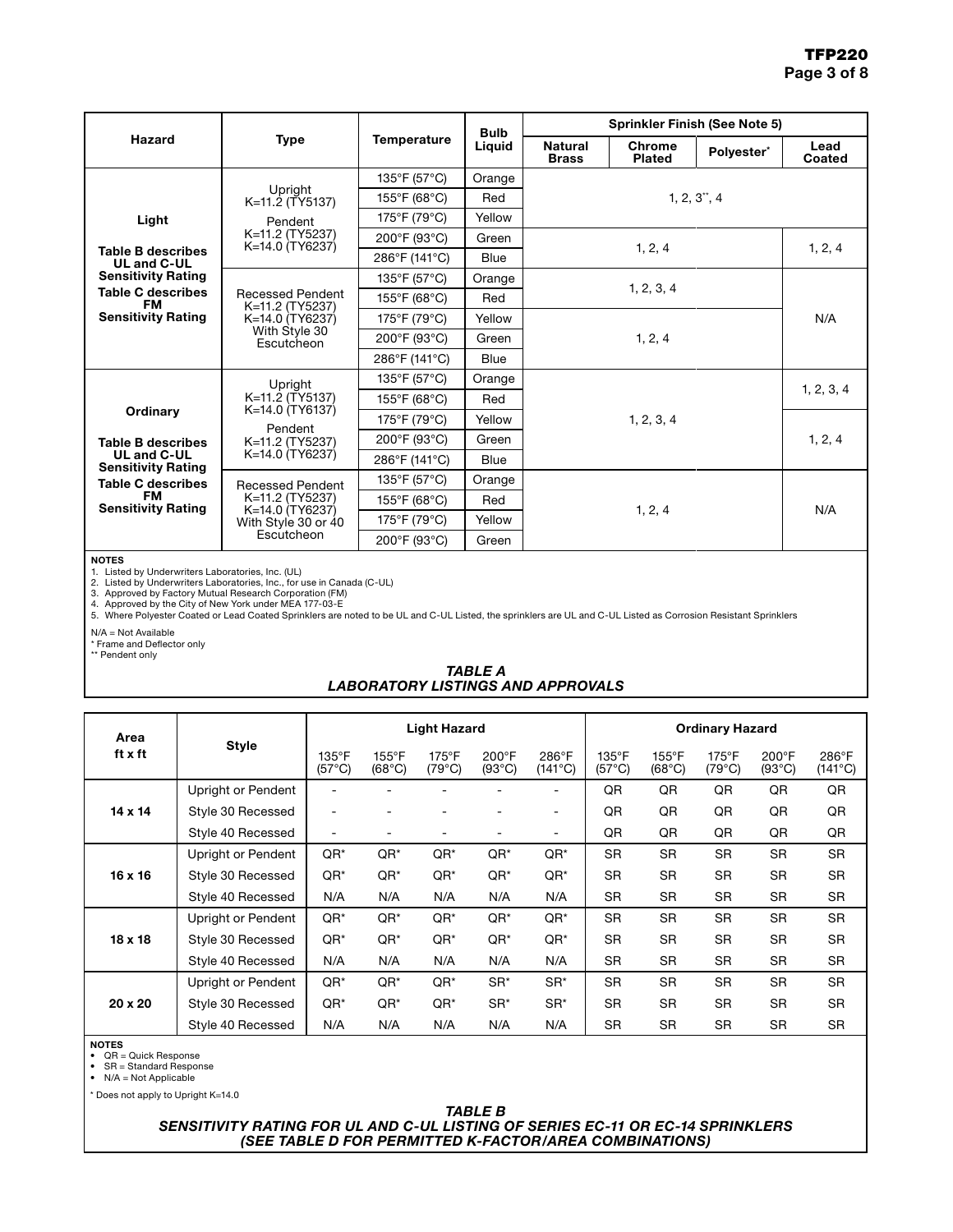| $HC-1$                |                                                          |                           |                       |                             |                                                                                           |                     |                                 |          |  |
|-----------------------|----------------------------------------------------------|---------------------------|-----------------------|-----------------------------|-------------------------------------------------------------------------------------------|---------------------|---------------------------------|----------|--|
|                       | <b>Linear Spacing</b><br><b>Area Spacing</b><br>ft<br>ft |                           | <b>Ceiling Height</b> |                             |                                                                                           |                     |                                 |          |  |
| Min                   | Max                                                      | Min                       | Max                   | ft                          | <b>Ceiling Type</b>                                                                       | K-factor            | Style                           | Response |  |
| 10                    | 20                                                       | 100                       | 400                   | Up to 30                    | Noncombustible Unobstructed.<br>Noncombustible Obstructed, or<br>Combustible Unobstructed | 11.2 EC<br>14.0 EC  | Pendent or<br>Upright           |          |  |
| 10                    | 20                                                       | 100                       | 400                   | Up to 30                    | Noncombustible Unobstructed.<br>Noncombustible Obstructed, or<br>Combustible Unobstructed | 11.2 EC<br>14.0 EC  | Pendent<br>Recessed<br>Style 30 | Quick    |  |
| 10                    | 20                                                       | 100                       | 400                   | Up to 30                    | Combustible Obstructed                                                                    | 11.2 EC<br>14.0 EC  | Pendent or<br>Upright           |          |  |
| 10                    | 20                                                       | 100                       | 400                   | Up to 30                    | Combustible Obstructed                                                                    | 11.2 EC<br>14.0 EC  | Pendent<br>Recessed<br>Style 30 |          |  |
| 10                    | 20                                                       | 100                       | 400                   | Over 30 and<br>up to $45$   | Noncombustible Unobstructed                                                               | 11.2 EC<br>14.0 EC  | Upright                         |          |  |
|                       |                                                          |                           |                       |                             | $HC-2$                                                                                    |                     |                                 |          |  |
|                       | <b>Linear Spacing</b><br><b>Area Spacing</b><br>ft<br>ft |                           | <b>Ceiling Height</b> | <b>Ceiling Type</b>         | K-factor                                                                                  | <b>Style</b>        | Response                        |          |  |
| Min                   | <b>Max</b>                                               | Min                       | Max                   | ft                          |                                                                                           |                     |                                 |          |  |
| 10                    | 20                                                       | 100                       | 400                   | Up to 30                    |                                                                                           | 11.2 EC             | Pendent or<br>Upright           |          |  |
| 10                    | 20                                                       | 100                       | 400                   | Up to 30                    | Noncombustible Unobstructed,<br>Combustible Unobstructed                                  | 14.0 EC             | Pendent or<br>Upright           | Quick    |  |
| 10                    | 16                                                       | 100                       | 256                   | Over 30 and<br>up to $45$   |                                                                                           | 11.2 EC 14.0<br>EC. | Upright                         |          |  |
|                       |                                                          |                           |                       |                             | $HC-3$                                                                                    |                     |                                 |          |  |
| <b>Linear Spacing</b> | ft                                                       | <b>Area Spacing</b><br>ft |                       | <b>Ceiling Height</b><br>ft | <b>Ceiling Type</b>                                                                       | <b>K-Factor</b>     | <b>Style</b>                    | Response |  |
| Min                   | Max                                                      | Min                       | Max                   |                             |                                                                                           |                     |                                 |          |  |
| 10                    | 16                                                       | 100                       | 256                   | Up to $30$                  |                                                                                           | 11.2 EC             | Upright                         |          |  |
| 10                    | 20                                                       | 100                       | 400                   | Up to $30$                  | Noncombustible Unobstructed,                                                              | 14.0 EC             | Pendent or<br>Upright           | Quick    |  |
| 10                    | 16                                                       | 100                       | 256                   | Over 30 and<br>up to $45$   | Combustible Unobstructed                                                                  | 11.2 EC.<br>14.0 EC | Upright                         |          |  |

NOTES

The design for K 11.2 EC (K 160 EC) sprinklers should not include fewer than six sprinklers or have a design pressure of less than 12 psi (0,8 bar); similarly the design for K 14.0 EC (K 200 EC)sprinklers should not include fewer than four sprinklers or have a design pressure of less than 18 psi (1,2 bar).

• For flow criteria, refer to FM Loss Prevention Data Sheet 3-26. • Refer to FM Loss Prevention Data Sheet 2-0 for permitted K-Factor/Area Combinations.

> *TABLE C SENSITIVITY RATING FOR FM APPROVAL OF SERIES EC-11 OR EC-14 SPRINKLERS*

UL and C-UL Specific Application Listing Requirements for Installation under Concrete Tees

Series EC-11 and EC-14 Extended Coverage Upright and Pendent Sprinklers (TY5137, TY5237, TY6137 and TY6237) have a UL and C-UL Specific Application Listing for use under concrete tees when installed as follows:

1. Stems of the concrete tee construction must be spaced at less than 7.5 ft (2,3 m) on center but more than 3 ft (0,9 m) on center. The

depth of the concrete tees must not exceed 30 in. (762 mm). The maximum permitted concrete tee length is 32 ft (9,8 m). However, where the concrete tee length exceeds 32 ft (9,8 m), non-combustible baffles, equal in height to the depth of the tees, can be installed so that the space between the tees does not exceed 32 ft (9,8 m) in length.

- 2. The sprinkler deflectors are to be located in a horizontal plane at or above 1 in. (25,4 mm) below the bottom of the concrete tee stems.
- 3. When the sprinkler deflectors are located higher than a horizontal plane 1 in. (25,4 mm) beneath the bottom of the concrete tee stems, the obstruction to sprinkler discharge criteria requirements of NFPA 13 for extended coverage upright and pendent sprinklers applies.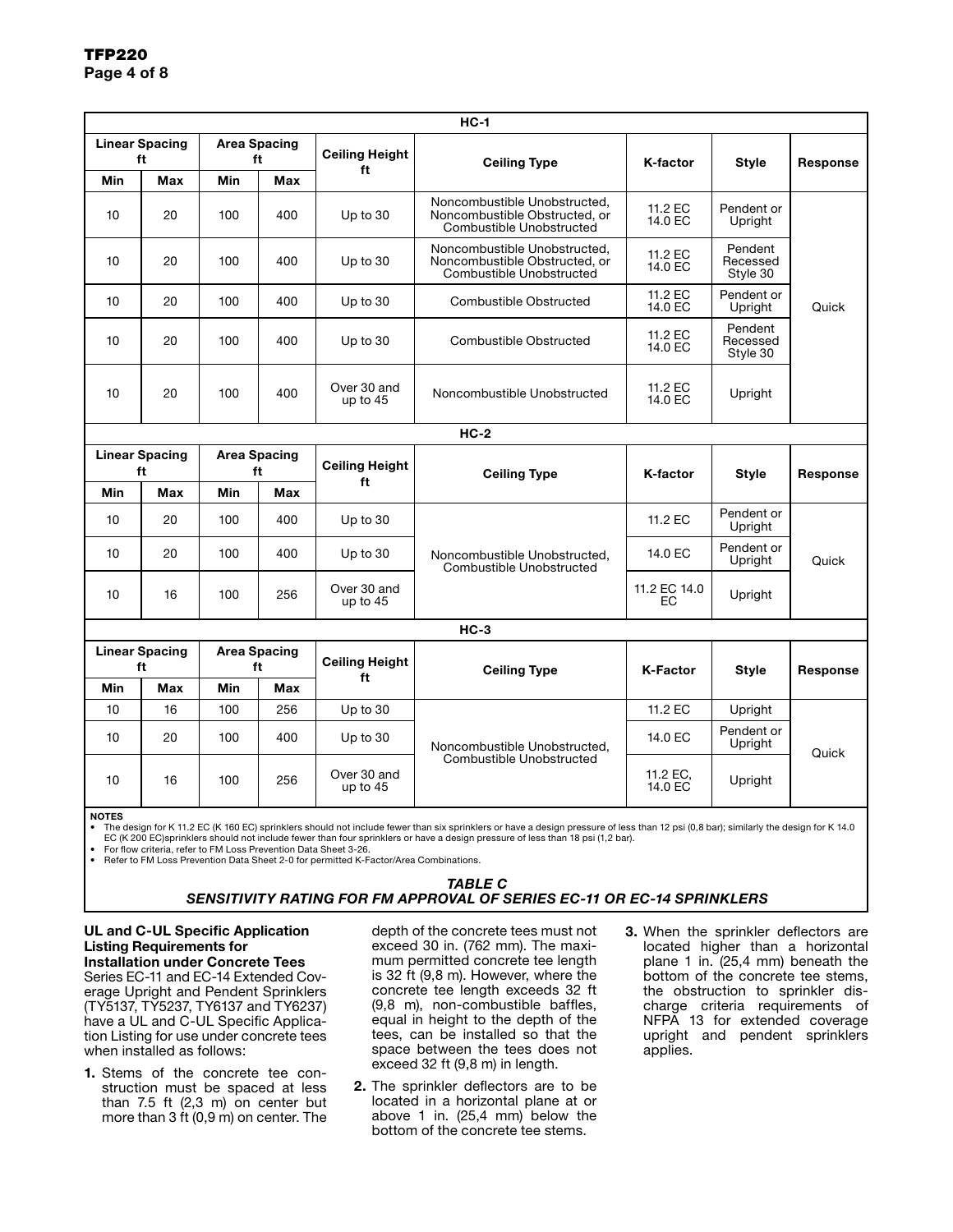| <b>Description</b>           | Area<br>ft x ft |            | <b>Light Hazard</b><br>$0.10$ GPM/ft <sup>2</sup> |            | Group I<br><b>Ordinary Hazard</b><br>$0.15$ GPM/ft <sup>2</sup> | <b>Group II</b><br><b>Ordinary Hazard</b><br>$0.20$ GPM/ft <sup>2</sup> |      |  |
|------------------------------|-----------------|------------|---------------------------------------------------|------------|-----------------------------------------------------------------|-------------------------------------------------------------------------|------|--|
|                              |                 | <b>GPM</b> | PSI                                               | <b>GPM</b> | PSI                                                             | <b>GPM</b>                                                              | PSI  |  |
|                              | 14 x 14         | 30         | 7.2                                               | 30         | 7.2                                                             | 39                                                                      | 12.1 |  |
| <b>TY5137</b>                | 16 x 16         | 30         | 7.2                                               | 39         | 12.1                                                            | 51                                                                      | 20.7 |  |
| (K=11.2) Upright             | $18 \times 18$  | 33         | 8.7                                               | 49         | 19.1                                                            | 65                                                                      | 33.7 |  |
|                              | $20 \times 20$  | 40         | 12.8                                              | 60         | 28.7                                                            | 80                                                                      | 51.0 |  |
|                              | $14 \times 14$  | 30         | 7.2                                               | 30         | 7.2                                                             | 39                                                                      | 12.1 |  |
| TY5237                       | $16 \times 16$  | 30         | 7.2                                               | 39         | 12.1                                                            | 51                                                                      | 20.7 |  |
| (K=11.2) Pendent             | $18 \times 18$  | 33         | 8.7                                               | 49         | 19.1                                                            | 65                                                                      | 33.7 |  |
|                              | 20 x 20         | 40         | 12.8                                              | 60         | 28.7                                                            | 80                                                                      | 51.0 |  |
|                              | 14 x 14         | N/A        | N/A                                               | 39         | 7.8                                                             | 51                                                                      | 13.3 |  |
| <b>TY6137</b>                | $16 \times 16$  | N/A        | N/A                                               | 39         | 7.8                                                             | 51                                                                      | 13.3 |  |
| (K=14.0) Upright             | $18 \times 18$  | N/A        | N/A                                               | 49         | 12.3                                                            | 65                                                                      | 21.6 |  |
|                              | 20 x 20         | N/A        | N/A                                               | 60         | 18.4                                                            | 80                                                                      | 32.7 |  |
| TY6237<br>$(K=14.0)$ Pendent | $14 \times 14$  | 37         | 7.0                                               | 39         | 7.8                                                             | 51                                                                      | 13.3 |  |
|                              | 16 x 16         | 37         | 7.0                                               | 39         | 7.8                                                             | 51                                                                      | 13.3 |  |
|                              | 18 x 18         | 37         | 7.0                                               | 49         | 12.3                                                            | 65                                                                      | 21.6 |  |
|                              | 20 x 20         | 40         | 8.2                                               | 60         | 18.4                                                            | 80                                                                      | 32.7 |  |

NOTES

 $1 \text{ ft} = 0,3048 \text{ m}$ 1 ft<sup>2</sup> = 0,093 m<sup>2</sup>

• 1 GPM = 3,785 LPM

 $1 \text{ psi} = 0.06895 \text{ bar}$ 

 $1$  GPM/ft<sup>2</sup> = 40,74 mm/min

### *TABLE D FLOW CRITERIA FOR UL AND C-UL LISTING OF SERIES EC-11 AND EC-14 SPRINKLERS*

#### FM Approval Requirements

Series EC-11 and EC-14 Extended Coverage Upright and Pendent Sprinklers are to be installed in accordance with the applicable FM Loss Prevention Data Sheet for limited use in buildings of specific roof construction and for the protection of certain specific ordinary hazard (non-storage and/or non-flammable or combustible liquid) occupancies. Information provided in the FM Loss Prevention Data Sheets relates to, but is not limited to, hydraulic design, ceiling slope, and obstructions, minimum and maximum allowable spacing, and deflector-toceiling distance.

These criteria may differ from UL and/or NFPA criteria. Therefore, the designer should review and become familiar with FM requirements before proceeding with design.

# *Installation*

TYCO Series EC-11 and EC-14 Extended Coverage Upright and Pendent Sprinklers must be installed in accordance with this section.

#### General Instructions

Do not install any bulb-type sprinkler if the bulb is cracked or there is a loss of liquid from the bulb. With the sprinkler held horizontally, a small air bubble should be present. The diameter of the air bubble is approximately 1/16 in. (1,6 mm) for the 135°F (57°C) to 3/32 in. (2,4 mm) for the 286°F (141°C) temperature ratings.

A leak-tight 3/4 in. NPT sprinkler joint should be obtained by applying a minimum-to-maximum torque of 10 to 20 lb-ft (13,4 to 26,8 N·m). Higher levels of torque may distort the sprinkler inlet with consequent leakage or impairment of the sprinkler.

Do not attempt to compensate for insufficient adjustment in an Escutch-

eon Plate by under or over-tightening the Sprinkler. Re-adjust the position of the sprinkler fitting to suit.

**Step 1.** Install the sprinkler with the deflector parallel to the mounting surface. Install pendent sprinklers in the pendent position. Install upright sprinklers in the upright position.

**Step 2.** After installing the Style 30, 40, or 60 mounting plate, or other applicable escutcheon, over the sprinkler pipe threads and with pipe-thread sealant applied to the pipe threads, handtighten the sprinkler into the sprinkler fitting.

**Step 3.** For upright or pendent sprinklers, wrench-tighten using only the W-Type 3 (End A) Sprinkler Wrench. For the pendent sprinkler installed with Style 30, 40, or 60 Escutcheon, wrench-tighten the sprinkler using only the W-Type 22 Sprinkler Wrench.

Apply the wrench recess of the applicable sprinkler wrench, Figure 5 and 6, to the sprinkler wrench flats, Figure 1.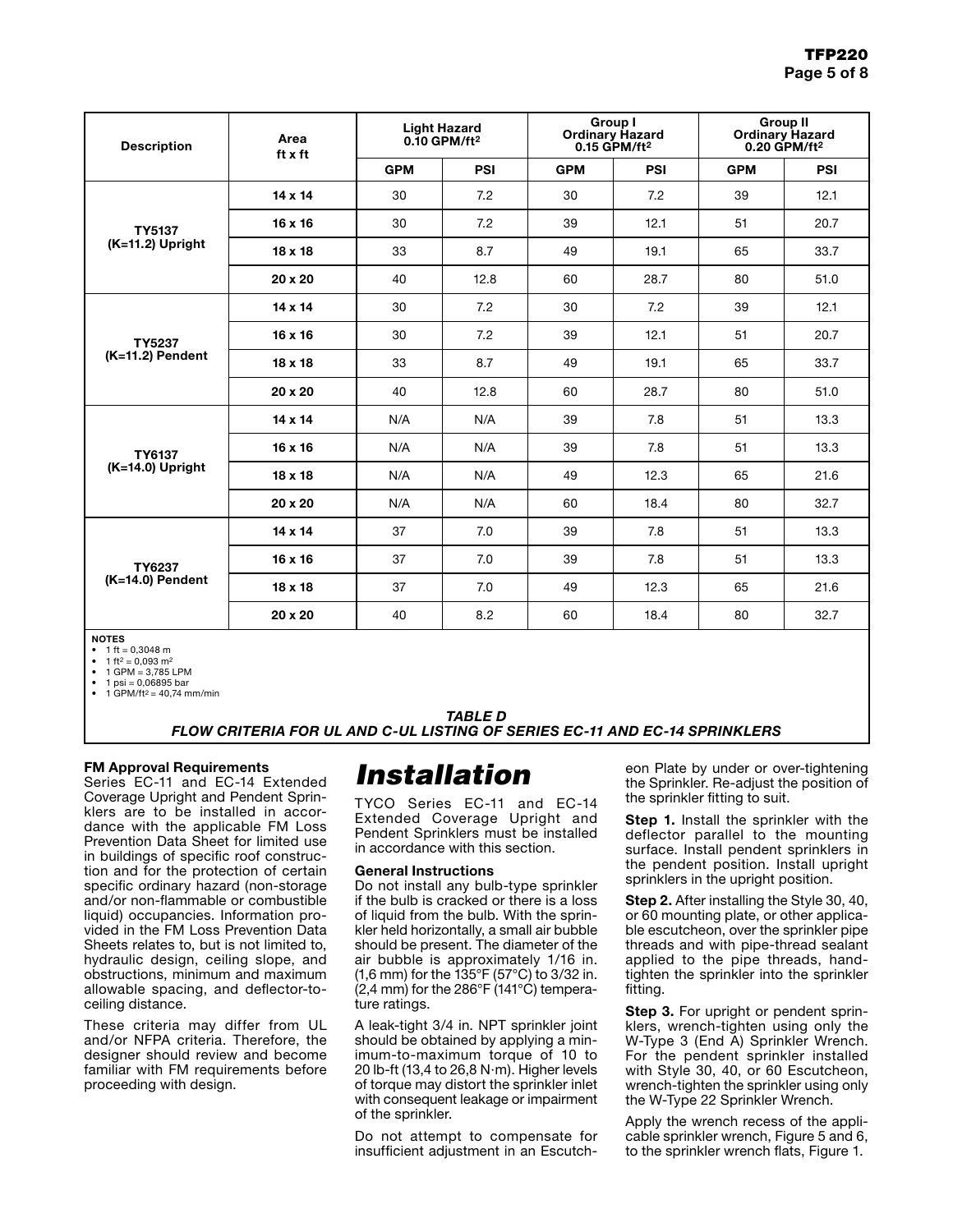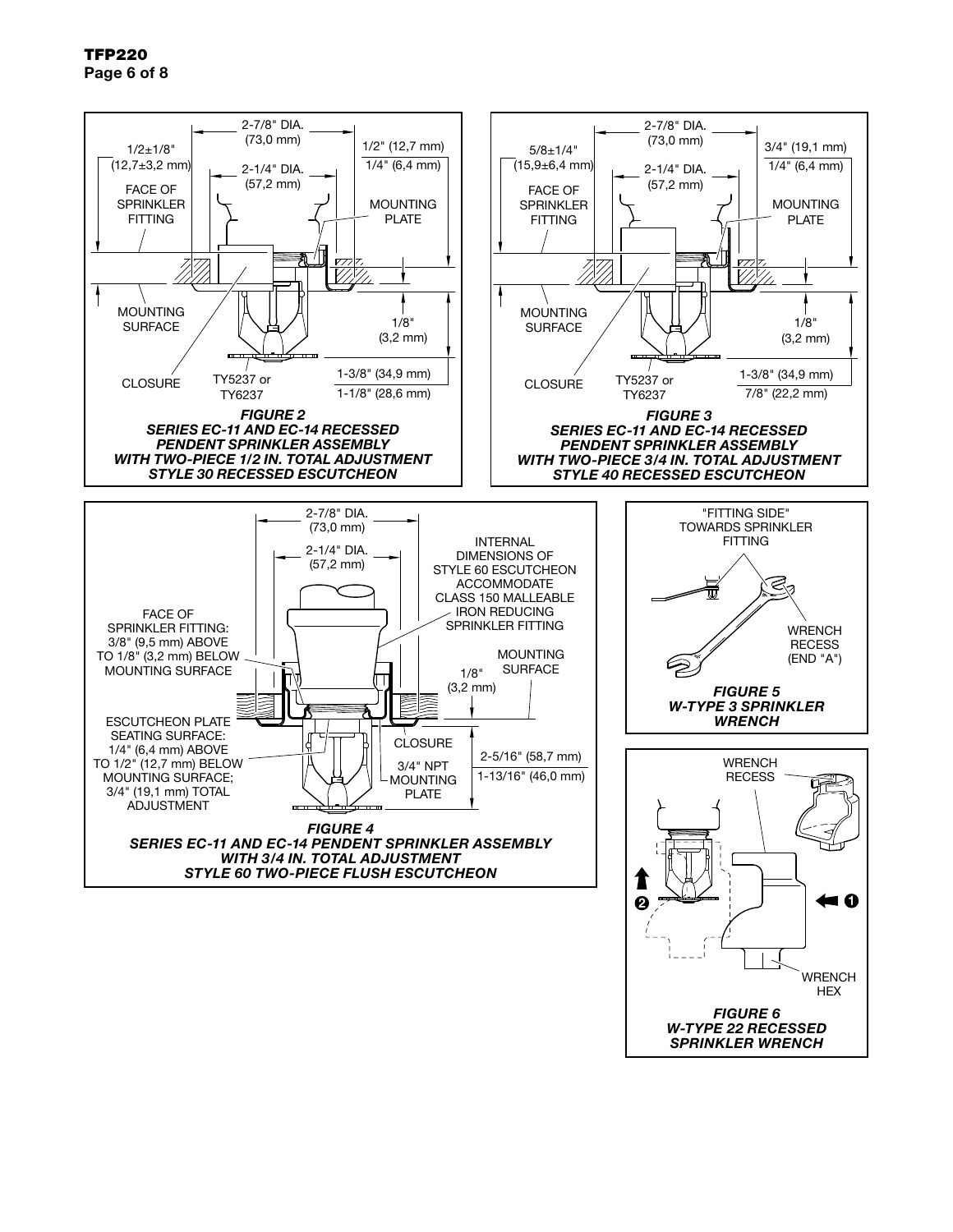

NOTES:

1. Escutcheon ordered separately.

2. OPEN indicates the sprinkler assembly without glass bulb, button, and sealing assembly.

*TABLE E SERIES EC-11 AND EC-14 UPRIGHT AND PENDENT SPRINKLERS PART NUMBER SELECTION*

## *Care and Maintenance*

TYCO Series EC-11 and EC-14 Extended Coverage Upright and Pendent Sprinklers must be maintained and serviced in accordance with this section.

Before closing a fire protection system main control valve for maintenance work on the fire protection system that it controls, obtain permission to shut down the affected fire protection systems from the proper authorities and notify all personnel who may be affected by this action.

Sprinklers which are found to be leaking or exhibiting visible signs of corrosion must be replaced.

Automatic sprinklers must never be painted, plated, coated, or otherwise altered after leaving the factory. Modified sprinklers must be replaced. Sprinklers that have been exposed to corrosive products of combustion, but have not operated, should be replaced if they cannot be completely cleaned by wiping the sprinkler with a cloth or by brushing it with a soft bristle brush.

Care must be exercised to avoid damage to the sprinklers before, during, and after installation. Sprinklers damaged by dropping, striking, wrench twist/slippage, or the like, must

be replaced. Also, replace any sprinkler that has a cracked bulb or that has lost liquid from its bulb. Refer to the Installation section, for more information.

Frequent visual inspections are recommended to be initially performed for corrosion resistant coated sprinklers, after the installation has been completed, to verify the integrity of the corrosion resistant coating. Thereafter, annual inspections per NFPA 25 should suffice; however, instead of inspecting from the floor level, a random sampling of close-up visual inspections should be made, so as to better determine the exact sprinkler condition and the long term integrity of the corrosion resistant coating, as it may be affected by the corrosive conditions present.

The owner is responsible for the inspection, testing, and maintenance of their fire protection system and devices in compliance with this document, as well as with the applicable standards recognized by the Approval agency, such as NFPA 25, in addition to the standards of any authorities having jurisdiction. Contact the installing contractor or product manufacturer with any questions.

Automatic sprinkler systems are recommended to be inspected, tested, and maintained by a qualified Inspection Service in accordance with local requirements and/or national codes.

# *Limited Warranty*

For warranty terms and conditions, visit www.tyco-fire.com.

## *Ordering Procedure*

Contact your local distributor for availability. When placing an order, indicate the full product name and Part Number (P/N).

#### Sprinkler Assemblies with NPT Thread Connections

Specify: Series EC-11 or EC-14 (specify) Sprinkler, SIN (specify), (specify) K-factor, Pendent or Upright (specify) Extended Coverage, (specify) temperature rating, (specify) finish, P/N (from Table E)

### Recessed Escutcheon, Two-Piece

Specify: Style (30 or 40) Two-Piece Recessed Escutcheon with (specify) finish, P/N (specify\*)

\*Refer to Technical Data Sheet TFP770

#### Flush Escutcheon, Two-Piece

Specify: Style 60 Two-Piece Flush Escutcheon with (specify) finish, P/N (specify\*\*)

\*\*Refer to Technical Data Sheet TFP778

#### Sprinkler Wrenches

Specify: W-Type 3 Sprinkler Wrench, P/N 56-895-1-001

Specify: W-Type 22 Recessed Sprinkler Wrench, P/N 56-665-7-001